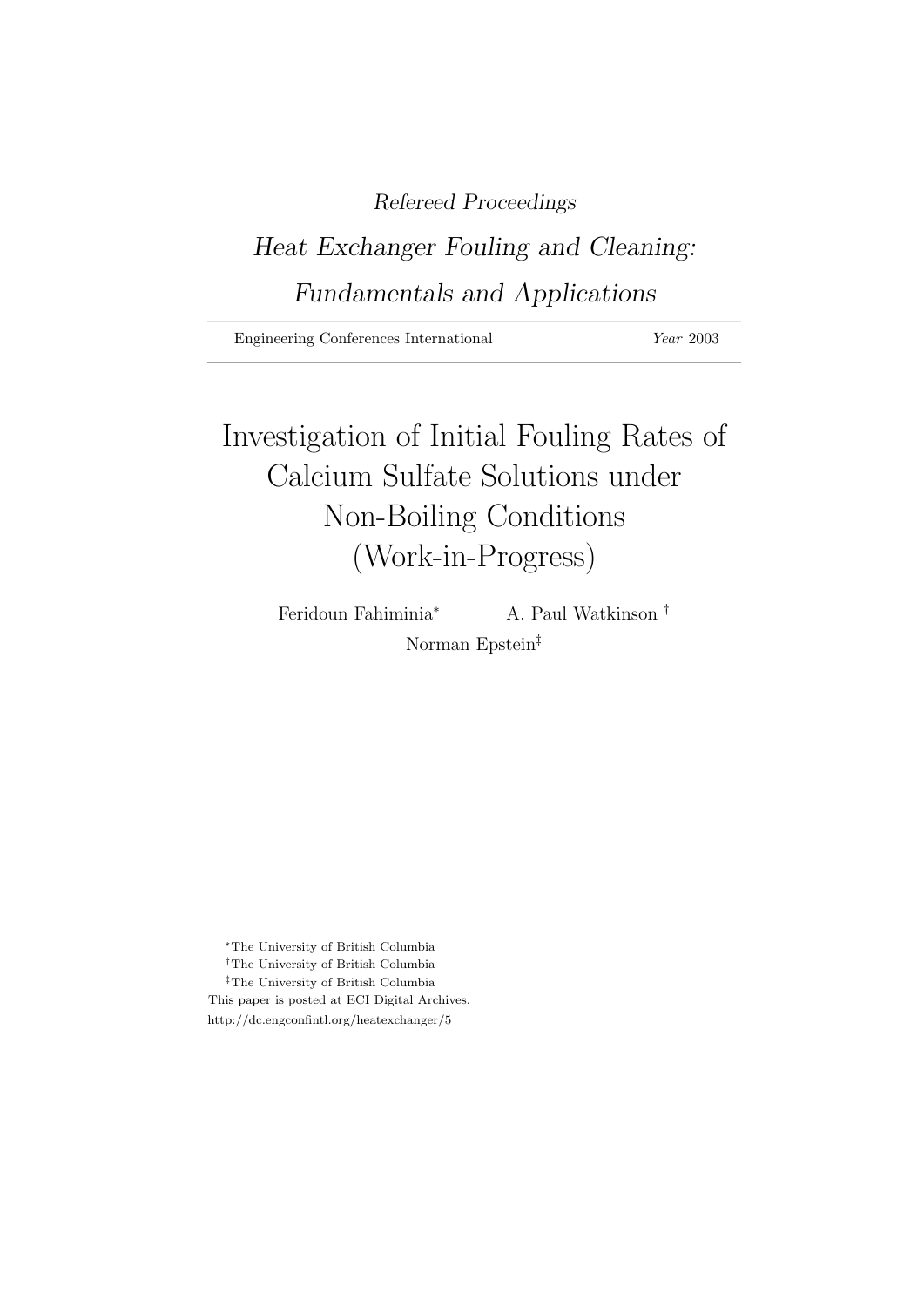# **Investigation of Initial Fouling Rates of Calcium Sulfate Solutions under Non-boiling Conditions (Work-in-Progress)**

**Feridoun Fahiminia, A. Paul Watkinson and Norman Epstein**

Department of Chemical and Biological Engineering The University of British Columbia, 2216 Main Mall, Vancouver, BC, Canada, V6T 1Z4

### **ABSTRACT**

This study initiates an experimental investigation of how process variables such as temperature and velocity affect the initial precipitation fouling rate of the inverse solubility salt, calcium sulfate, under sensible heating conditions. The effect of fluid velocity and temperature on the delay time is also being measured.

### **Introduction**

 Motivation for this work stems from the development of a mathematical model for the initial fouling rate in chemical-reaction, particulate and precipitation fouling (Epstein, 1994). In this study, the model will be tested using experimental data for calcium sulfate scaling under non-boiling conditions. According to the model, the attachment of the fouling deposit to the heat transfer surface is treated as a rate process in series with mass transfer under turbulent flow conditions. As shown in the model development, for a given solution and a fixed surface temperature, the attachment or surface integration coefficient (which is assumed to bear the Arrhenius relationship to the surface temperature and to be proportional to the fluid residence time near the surface) is inversely proportional to the square of the friction velocity, and the mass transfer coefficient is directly proportional to this velocity. Therefore, there is a maximum initial fouling rate at a given surface temperature for a range of fluid velocities, demonstrating a shift from mass transfer to attachment control. The model also predicts that this maximum rate (and its bracketing rates) and the fluid velocity at which it occurs both increase as the surface temperature is increased.

## **Experimental**

The apparatus consists of a flow loop in which the calcium sulfate in filtered aqueous solution is continuously recirculated from a holding tank through the heated test section ( $d_i = 9.017$  mm), a series of double pipe coolers and back to the holding tank. The test section itself is a 1.83 m long 304L stainless steel tube with an outside diameter of 9.525 mm, a wall thickness of 0.254 mm and a heated length of 0.771 m, which is subjected to electrical resistance heating at a constant and uniform heat

flux. Bulk inlet and outlet temperatures were measured by thermocouples. The bulk inlet temperature was maintained at 55˚C, while clean tube surface temperatures were varied from 80 to 101˚C, as measured by ten thermocouples spaced longitudinally on the outside of the vertical tube. The rate of rise in surface temperature gives a measure of the local fouling resistance at that temperature. This Tube Fouling Unit (TFU) (Wilson and Watkinson, 1996; Rose et al., 2000) is configured such that test sections are used only once, and then sectioned to allow in situ deposit examination and further analysis of the nature of the deposit material, either by optical microscopy, scanning electron microscopy, elemental analysis or deposit coverage studies.

Due to the longitudinal temperature gradient at the surface of the tube, it was the highest temperature thermocouples that exhibited the highest rates of fouling, and thus limited the duration of an experiment. Because clean surface temperatures were as high as 101˚C, it was necessary to maintain some over-pressure on the test section to prevent the onset of boiling as the surface temperature rose due to fouling. Because of the high temperature restriction, most of the data from the low temperature regions of the tube gave barely measurable initial fouling rates, so they were neglected in the data analysis. Reynolds numbers based on local fluid properties were varied from 7000 to 21000 to provide adequate data for a complete study of the velocity effect on initial fouling rates.

Batches of calcium sulfate solution were prepared in saturated solutions (2100 ppm) from its powder. After ensuring the saturated condition by using EDTA titration, the solution was added to the holding tank. Prior to the addition of heat to the test section, the solution was circulated for one hour to ensure a thoroughly well mixed chemical system. The power to the test section was then applied to achieve the operating conditions required. Heating up the test section to steady state took approximately 30 minutes.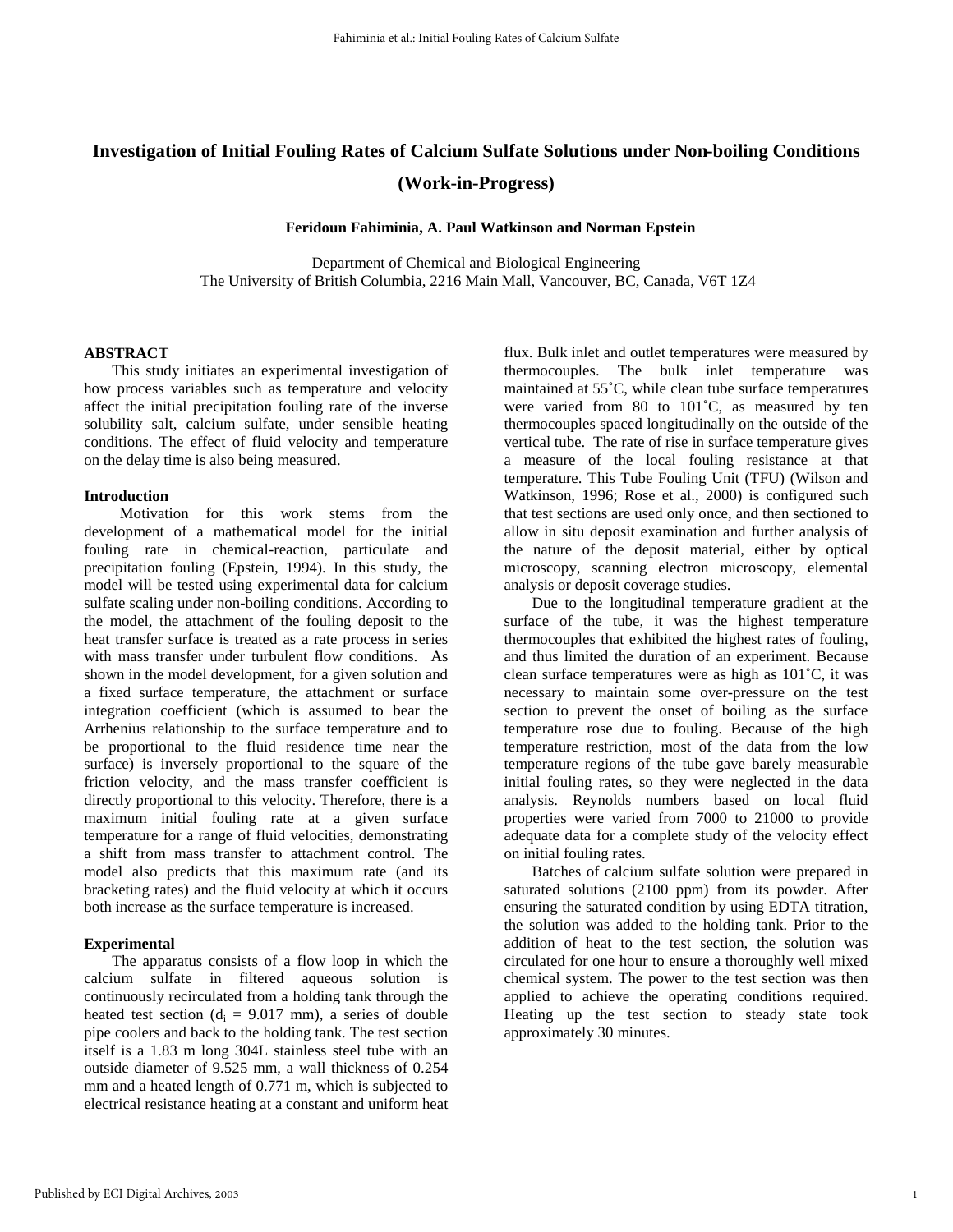#### **Results**

Fouling in this system was thus far measured only thermally, although mass deposition and pressure drop measurements could also be made. The local heat transfer coefficient at a given thermocouple location along the length of the test section was determined from the following equation, where *Q* was evaluated from the voltage and current applied to the test section,  $T<sub>b</sub>$  from the bulk inlet and outlet fluid temperatures and  $T_w$  calculated from the measured thermocouple temperature  $(T_0)$ :

$$
U = \frac{\dot{Q}}{(T_w - T_b)}\tag{1}
$$

The fouling resistance  $R_f$  was determined from

$$
R_f = U^{-1} - U_C^{-1}
$$
 (2)

and the initial fouling rate from

$$
\dot{R}_{f0} = dR_f / dt \big|_{t=0} = d \big( U^{-1} \big) / dt \tag{3}
$$

assuming that the convective heat transfer coefficient does not change with respect to time or with surface roughness effects. The flow rate and hence velocity of the fluid through the TFU was measured using a calibrated rotameter. The reported bulk velocity is the time averaged value over the duration of the experiment at any given level.

For each experiment, the thermal fouling results were measured from up to 10 thermocouples located at various axial positions, but fouling was observed only at the top thermocouples. For most of the experiments, the top thermocouples showed a linear increase in wall temperature with time after a delay time  $(t_d)$ . This made the analysis for the initial fouling rate straightforward. In the region where the temperature is first increasing at a constant rate, the corresponding plot of reciprocal heat transfer coefficient versus time is linearly regressed and from equation (3) the slope is equal to the initial fouling rate.



**Figure 1. Reciprocal heat transfer coefficient for TFU 510 (V = 0.62 m/s)** 

Figure 1 shows a plot of reciprocal heat transfer coefficient versus time (Run 510) for temperatures  $T_{wc}$  = 99.5 °C and  $T_{w,c} = 98$  °C. Figure 2 shows a fouling Arrhenius plot  $(\ln R_{fo} = \ln A - \Delta E_f / RT_{w.c})$  for a given experiment, where individual thermocouple results were utilized to determine the surface temperature at a velocity of 0.62 m/s. The fouling activation energy  $\Delta E_f$ 



**Figure 2. Arrhenius plot for TFU 510 (V=0.62 m/s)**

for this experiment was determined as 503 kJ/mol, a value which characterizes the entire fouling process at the given velocity and not just the attachment process as described by the attachment-kinetics activation energy in the model.

The results for all runs performed to date are presented in Table 1. A kinetic compensation effect is evident where both the fouling activation energy,  $\Delta E_f$ , and the pre-exponential term, A, increase very strongly with velocity. At a velocity of 0.62 m/s, for example, the fitted rate is a product of one term of magnitude  $10^{+65}$  (A), and another of magnitude  $10^{-71}$  (e  $\Delta E_f / RT_{w,c}$ ).

Therefore, the fouling activation energy values of Table 1 are considered unreasonable. A moderate increase in  $\Delta E_f$ with mass flux is expected from the mathematical model. For small fluid velocities (mass transfer control) the fouling activation energy will approach a low value, while for high fluid velocities (surface attachment control) the fouling activation energy will approach the purely attachment-kinetics activation energy (Rose et al., 2000).

To date, only a narrow range of temperature has been covered. The surface temperature range of 97-101˚C includes the critical value of 98˚C where gypsum is transformed into hemi-hydrate, as discussed by Mwaba et al. (2001). To obtain reasonable results for the fouling activation energy, more experiments should be carried out over a wide range of temperatures below 98°C.

From Table 1 it is however possible to use the Arrhenius expression to determine  $\dot{R}_{fo}$  at a given value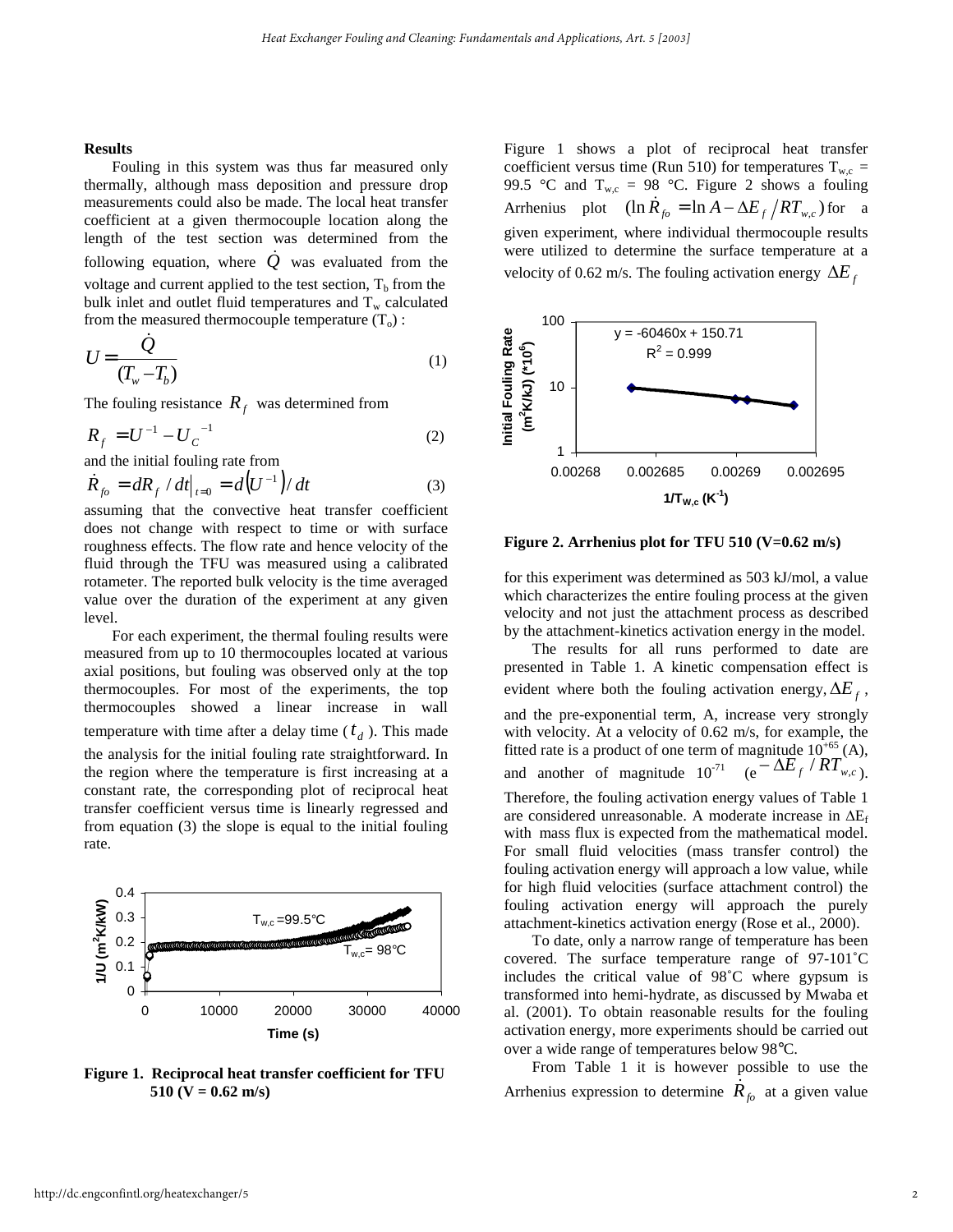of  $T_{w,c}$  for each experiment and hence to tentatively isolate the effect of velocity on initial fouling rate. Thus



**Figure 3. Effect of velocity on initial fouling rate for calcium sulfate solution**



**Figure 4. Delay time for**  $T_{wc} = 98 \text{ °C}$  **(Run 510)** 

Figure 3 shows two sets of results at surface temperatures where the initial fouling rate is strongly dependent upon the velocity. In both cases we can see the presence of a maximum deposition rate at a critical velocity as predicted by the previously discussed model. The two plots indicate how strong a dependence the fouling rate has on surface temperature, with appreciable differences observed for only a 2°C temperature change.

# **Delay Time**

The period of time that elapses between the achievement of supersaturation and the first detection of a fouling deposit has been given different names and will be denoted here as the delay time. The duration of the delay time for a given system is affected by the degree of supersaturation, the temperature level, the velocity and the presence of impurities. The occurrence of a delay time is undoubtedly related to the kinetics of nucleation but its significance is difficult to analyse. It has been shown that  $CaSO<sub>4</sub>$  nucleation on the heat transfer surface of a nonboiling flow exchanger is a transient nucleation phenomenon (Hasson and Zahavi, 1970). Also, Branch (1991) correlated the reciprocal of the delay time as if it were independent of solute concentration but with an Arrhenius dependence on wall temperature, but Najibi et al. (1997) showed that the delay time is a strong function of the degree of supersaturation and, therefore, cannot be expressed by a zero-order model.

Figure 4 shows how the line representing the reciprocal heat transfer coefficient prior to fouling buildup (horizontal) intersects with the regressed straight line (the region with a constant fouling rate) and thus determines the delay time for each thermocouple. In all of the fouling runs for the present investigation, delay times were observed and measured using this method and then it was possible to see how the delay time varies with velocity and temperature.

| Run | $\mathsf{L}_{\mathsf{w},\mathsf{c}}\left( \mathsf{^{\circ} C}\right)$ | $T_{b,x} ({}^{\circ}C)$ | V (m/s) | $\Delta E_f$ (kJ/mol) | A $(m^2K/kJ)$ |
|-----|-----------------------------------------------------------------------|-------------------------|---------|-----------------------|---------------|
| 507 | 97-100                                                                | 70-72                   | 0.29    | 176                   | $4.25E+19$    |
| 506 | 98-100.6                                                              | 72-74                   | 0.44    | 313                   | $1.40E + 39$  |
| 510 | 98-100                                                                | 73-74                   | 0.62    | 503                   | $2.83E + 65$  |
| 511 | 99-100                                                                | 73-74                   | 0.76    | 583                   | 2.72E+77      |
| 512 | 99-101                                                                | 72-74                   | 0.84    | 1248                  | 4.59E+169     |

**Table 1. Fouling activation energies for calcium sulfate experiments**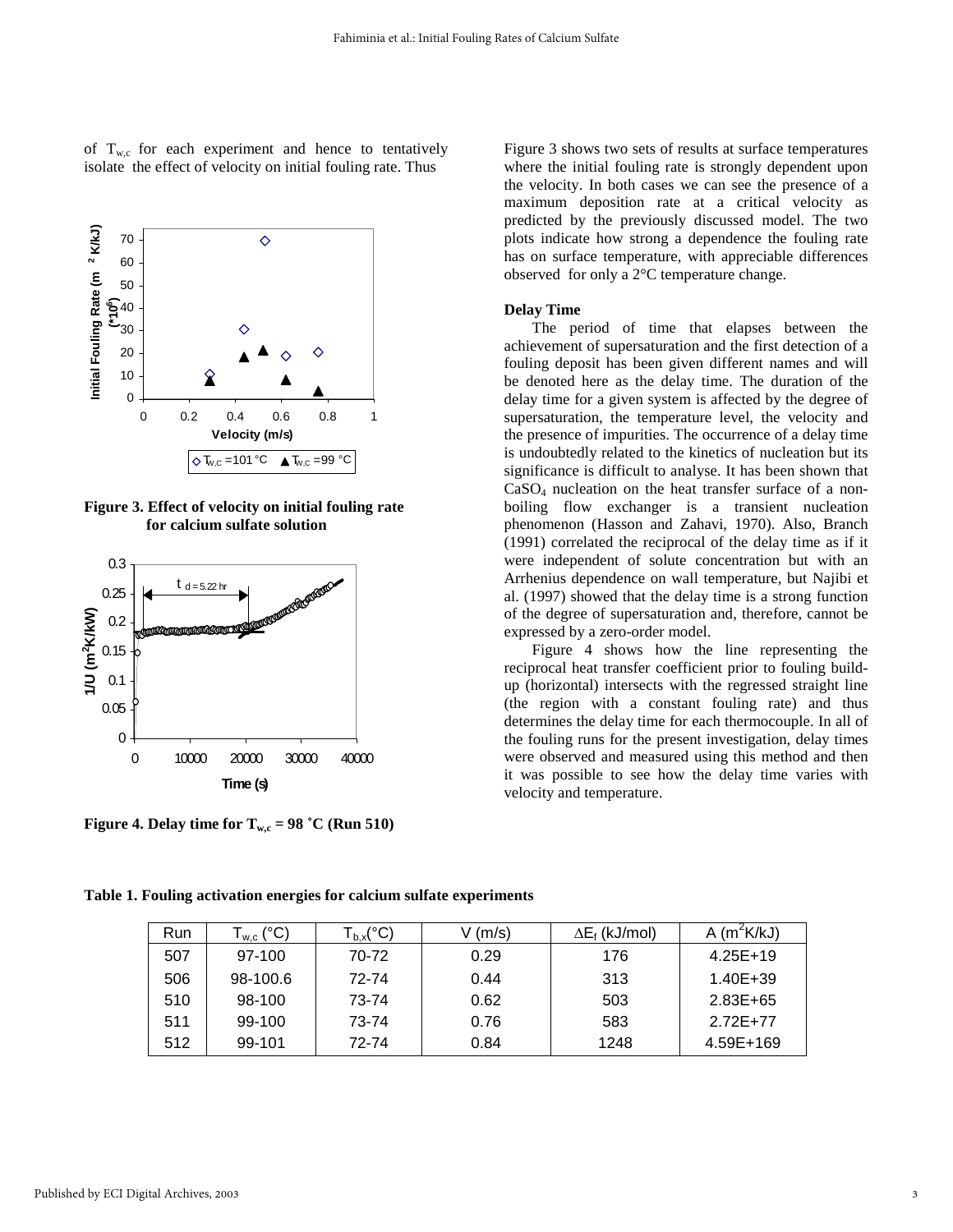Figure 5 shows the effect of surface temperature on the delay time for TFU 506. It shows that the delay time is a strong function of surface temperature.



# **Figure 5. Effect of surface temperature on**  the delay time at  $V = 0.44$  m/s

Figure 6 shows the effect of velocity on the delay time. It is seen that as the velocity increases, the delay time first decreases and then remains approximately constant**.**





## **Conclusions**

A systematic study of calcium sulfate scaling in turbulent flow under sensible heating conditions has been initiated. The results obtained thus far show, with some scatter, a maximum initial fouling rate at a given surface temperature over a range of fluid velocities, and an Arrhenius dependence on surface temperature at any given velocity. Overall activation energies are inordinately large and therefore require further investigation. Delay times were found to decrease with increasing surface temperature and fluid velocity below

about 0.5 m/s, but to remain approximately constant at higher velocities.

This study will be continued over a wider temperature range, with deposit analysis.

# **ACKNOWLEDGMENTS**

The authors are grateful to the Natural Sciences and Engineering Research Council of Canada for financial support.

#### **NOMENCLATURE**

- A = pre-exponential factor,  $m^2$ · K/kJ
- $d_i$  = inside tube diameter, mm or m
- $\Delta E_f$  = fouling process activation energy, J/mol
- $Q =$  heat flux, kW/m<sup>2</sup>
- $R$  = universal gas constant, 0.008314 k J/mol·K
- $R_f$  = fouling resistance, m<sup>2</sup>·K/kW
- $\dot{R}_{fo}$  = initial fouling rate, m<sup>2</sup>·K/kJ
- $T =$  temperature,  ${}^{\circ}C$  or K
- $T_b$  = bulk fluid temperature, <sup>o</sup>C or K
- $T<sub>o</sub>$  = outside tube wall temperature,  $\rm{^{\circ}C}$  or K
- $T_w$  = inside tube wall temperature, °C or K
- $t = time, s$
- $U =$  overall heat transfer coefficient, kW/m<sup>2</sup>·K
- $V = bulk fluid velocity, m/s$
- $t_d$  = delay time, s

#### **Subscripts**

 $c = clean$ 

## **REFERENCES**

Branch, C. A. "Heat transfer and heat transfer fouling in evaporators with kraft pulp black liquor,". Ph.D. thesis, University of Auckland, New Zealand (1991).

Epstein, N., "A Model of the Initial Chemical Reaction Fouling Rates for Flow within a Heated Tube, and its Verification," Heat Transfer 1994, Proceedings of The Tenth International Heat Transfer Conference, Brighton, UK , **4**, 225-229 (1994).

Hasson, D., Zahavi, J., "Mechanism of Calcium Sulfate Deposition on Heat-Transfer Surfaces," I&EC Fundamentals **9,** 1-10 (1970).